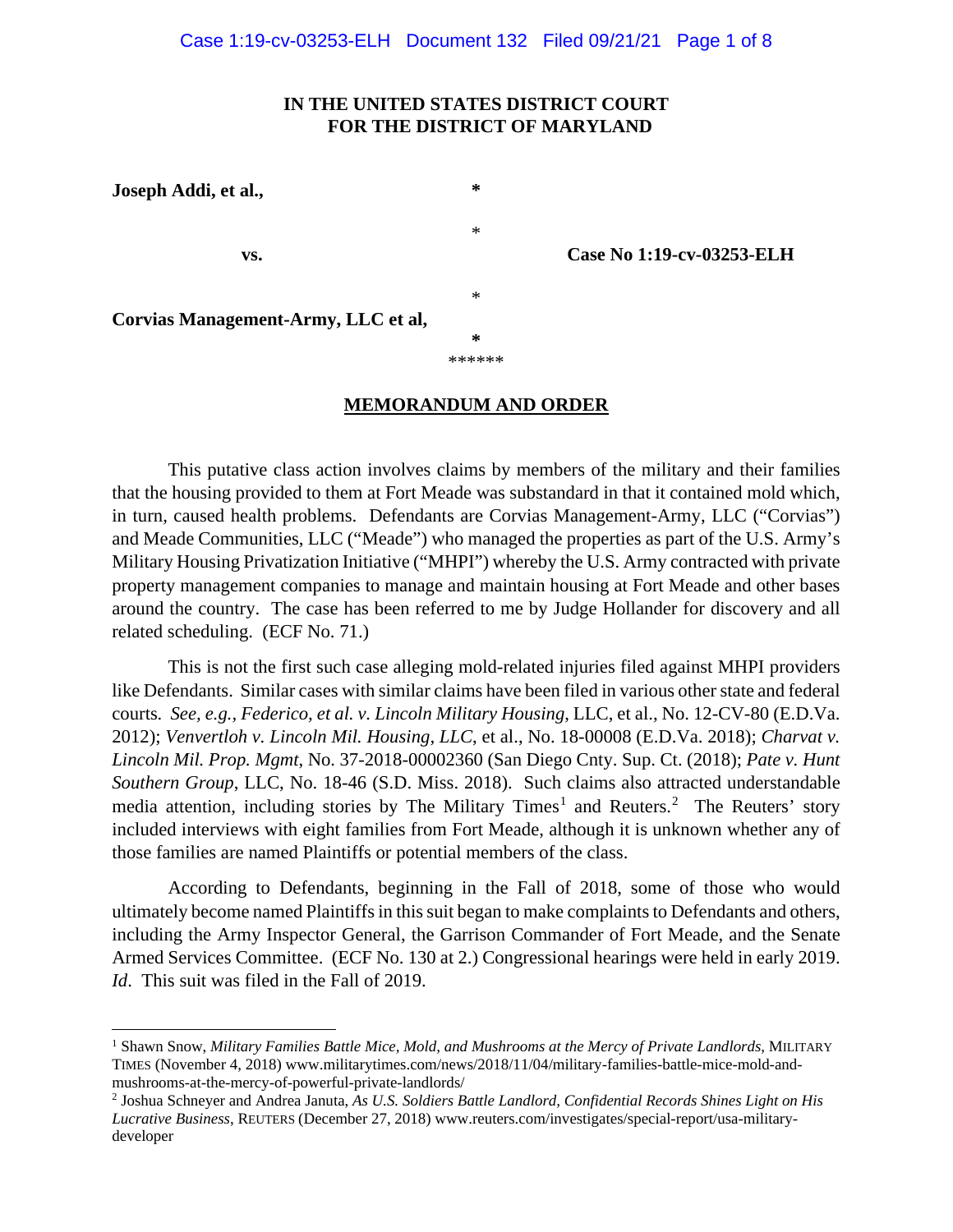# Case 1:19-cv-03253-ELH Document 132 Filed 09/21/21 Page 2 of 8

Against this backdrop, Defendants indicate that they hired Holland & Knight in the Fall of 2018 given the potential for litigation similar to what was unfolding in other jurisdictions. *Id*. Holland & Knight, in turn, hired TRC, ServPro and Black & Veatch as consulting experts to assist Holland & Knight in its assessment of Defendants' legal risk related to mold in the military housing units Defendants managed at Fort Meade by inspecting and collecting data from those units. *Id*. Specifically, TRC was hired to visibly inspect the housing units for mold to assess the scope of the problem. (ECF No. 130 at 6.) ServPro was hired to consult with respect to the scope of potential remediation. *Id*. at 7. Black & Veatch was hired presumably to assess the feasibility and logistics of undertaking such an effort.<sup>[3](#page-1-0)</sup> *Id.* at 8. Holland & Knight also hired Aegis Project Controls ("Aegis") to compile and aggregate the raw data collected for Holland & Knight by TRC, ServPro and Black & Veatch. *Id*. at 3. Aegis created and updated a master spreadsheet compiling this data for Holland & Knight's use in advising Defendants. *Id*.

Eventually, however, Defendants asked TRC, ServPro, Black & Veatch and Aegis to wear a second hat. In addition to their consulting expert role in gathering data for Holland & Knight's use, TRC, ServPro, Black & Veatch and Aegis also got involved in scheduling and performing the mold inspections and remediation taking place at Fort Meade beginning in March of 2019. *Id*. That is, TRC performed inspections of the units so that ServPro could then perform the remediation, with the entire project being coordinated by Black & Veatch and, to a lesser extent, Aegis (for the Spring and Summer of 2019). (ECF No. 130 at 6-8; ECF No. 131.) Nonetheless, TRC, ServPro, Black & Veatch and Aegis also periodically continued providing expert consulting services to Holland & Knight. *Id.*

This dual role as both consulting litigation experts and schedulers/inspectors/remediators has led to a dispute as to whether and how to treat information generated by and exchanged between TRC, ServPro, Black & Veatch, Aegis, Holland & Knight, and Defendant Corvias for purposes of both the attorney-client privilege and the work product doctrine. The parties also dispute the meaning and effect of certain provisions of their agreed-to Electronically-Stored Information ("ESI") Protocol with regard to exceptions to the privilege log requirement that would otherwise attend to documents withheld on that basis.

In order to address this dispute, on September 2, 2021, in the context of addressing other discovery disputes, the Court directed the parties to each file a position statement with supporting authority and to each choose twenty documents from Defendants' privilege log for in camera review. (ECF No. 128). This they have done. (ECF Nos. 129, 130 and 131.) The Court's opinion follows.

# **I. Legal Standard**

To justify a claim of attorney-client privilege, the withholding party must show that the withheld document is a confidential communication between counsel and client "made primarily for the purposes of obtaining legal advice or services from the attorney." *Agropex Int'l. Inc. v. Access World (USA) LLC*, 2021 WL 3090901 at \*1 (D. Md. May 20, 2021). As noted by Plaintiffs, the mere participation or presence of an attorney by itself does not necessarily render a document

<span id="page-1-0"></span><sup>&</sup>lt;sup>3</sup> The scope of Black and Veatch's original consulting work is not entirely clear, but given its ultimate role as project manager in what became the public inspection and remediation effort, the Court assumes that the "certain issues" Defendants are talking about would be similar.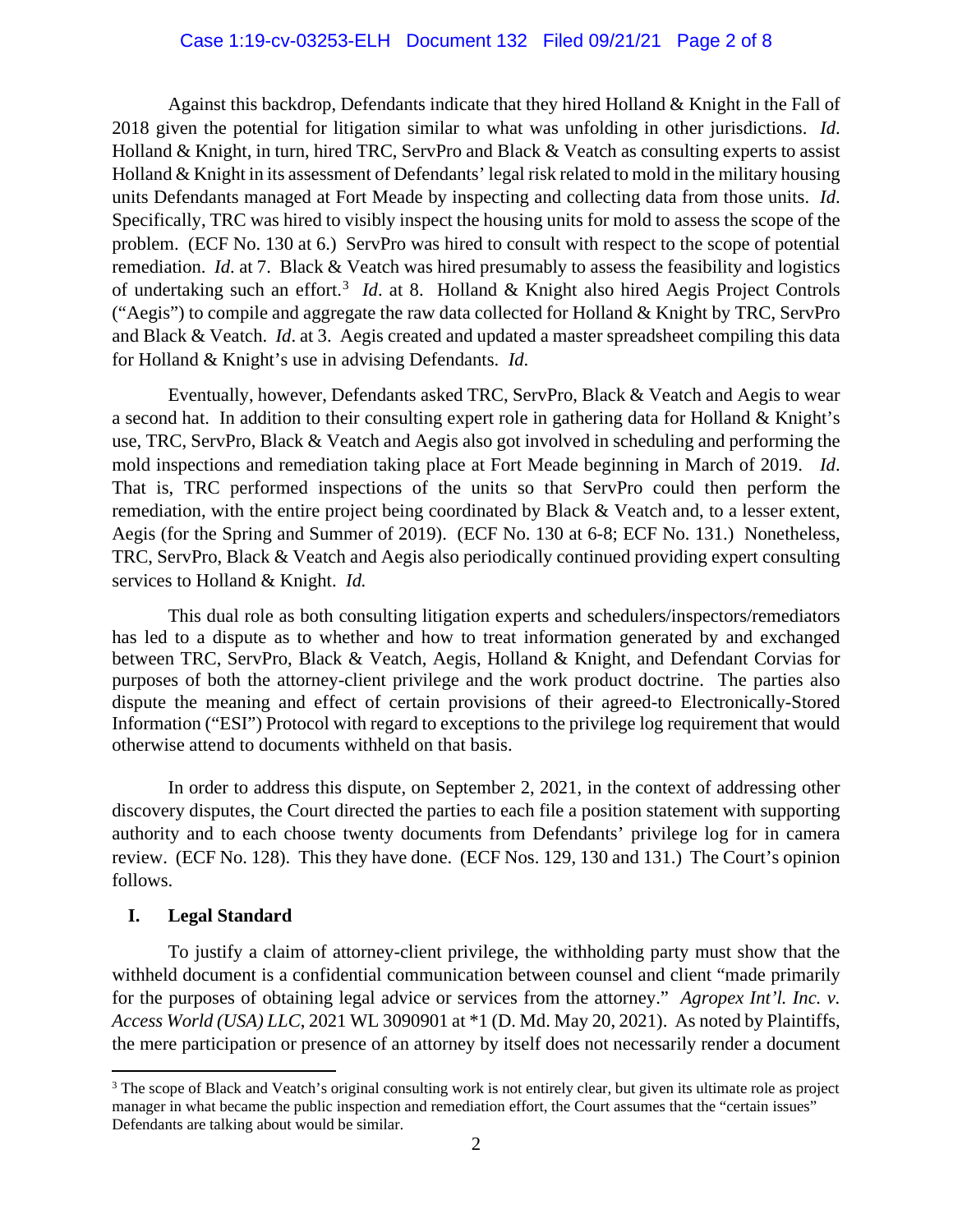### Case 1:19-cv-03253-ELH Document 132 Filed 09/21/21 Page 3 of 8

privileged if the primary purpose was not obtaining or conveying legal advice or services. (ECF No. 129 at 2, citing *United States v. Cohn*, 303 F. Supp. 2d 672, 683-84 (D. Md. 2003).)

The work product doctrine is broader, and protects documents prepared in anticipation of litigation by a party, its attorneys, or its consultants and agents. FRCP 26(b)(3); *See Nicholas v. Bituminous Cas.Corp.,* 235 F.R.D. 325, 332 (N.D.W.Va. 2006) (in holding that loss reserves generated by "line" claims personnel of insurer were protected, court observing, *"*[i]mportantly, the work-product doctrine is not confined solely to information and materials gathered or assembled by a lawyer, but also covers materials gathered by any consultant, surety, indemnitor, insurer, agent, or even the party itself"). Unlike attorney-client privilege, the test for work product protection is less focused on the participants and content of the communication, and instead looks to the motivating force behind the preparation of the document—whether it was prepared or obtained because of the prospect of litigation, by the client, an attorney, or an agent of either. Of course, one situation falling squarely within the protection is where such work is directed by the attorney in anticipation of litigation, such as when consulting experts analyze technical data on the attorney's behalf so that the attorney can, in turn, properly advise the client. *See, e.g.*, *In re Marriott Int'l., Inc*. 2021 WL 2222715 at \*5 (D. Md. June 2, 2021) (report and recommendation adopted June 17, 2021).

When appropriate, courts draw a distinction between opinion work product and fact work product. "Fact work product is a transaction of the factual events involved," whereas opinion work product "represents the actual thoughts and impressions of the attorney." *In re Grand Jury Subp.*, 870 F.3d 312, 316 (4<sup>th</sup> Cir. 2017) (internal quotations omitted). Opinion work product is afforded more stringent protections. *Id.* Fact work product can be obtained upon a showing of both a substantial need and an inability to secure the substantial equivalent of the materials by alternate means without undue hardship. FRCP 26(b)(3).

### **II. Analysis**

The challenged documents here largely implicate the work product doctrine. If TRC, ServPro, Black & Veatch and Aegis had remained solely in their original role of retained consulting experts, the analysis would be straightforward: their gathering, analysis and reporting of technical information to assist Holland & Knight in its representation of Defendants, and the surrounding communications, would be protected from disclosure absent a showing of substantial need and inability to obtain the information from another source without undue hardship. However, the analysis is more complicated once TRC, ServPro, Black & Veatch and Aegis take on the additional role as the entities scheduling and undertaking the actual inspection and remediation program and, in so doing, becoming fact witnesses for whom no protection would apply as to those activities. For example, as the Court has observed in a previous dispute involving production of agreements between Holland & Knight and TRC:

[W]hen Defendants made the decision to have TRC expand its role to perform public fact gathering, a role, in part, defined in the "Requirements and Assumptions" contained in the two documents sought, the documents lost some of that protection. While it may be appropriate to redact some of those documents to the extent they contain information limited to TRC's consulting expert role, the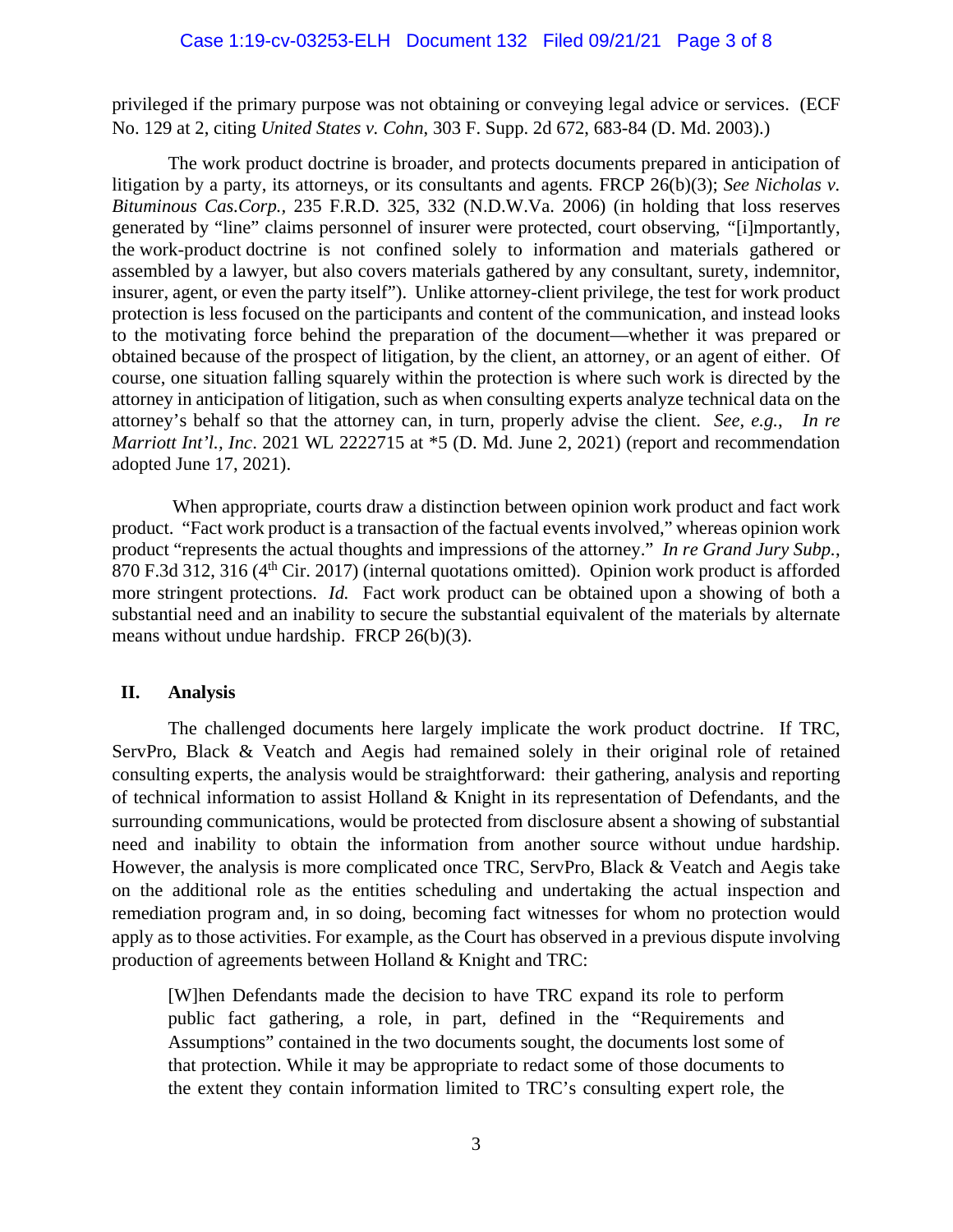# Case 1:19-cv-03253-ELH Document 132 Filed 09/21/21 Page 4 of 8

documents should otherwise be produced to disclose the scope, methods, assumptions, requirements and/or assumptions used for TRC's later work.

(ECF No. 104 at 2.)

The concern for the Court, as previewed on the record at the August 31, 2021 status conference with the parties, is that the raw information collected by TRC, ServPro and Black & Veatch regarding the presence and extent of mold, the remediation efforts undertaken, and, as to Aegis and Black & Veatch, the logistics and coordination of that effort is highly relevant, and any protection to which it might otherwise be afforded—had it remained within the confines of a consulting expert relationship— is lost to the extent TRC, ServPro, Black and Veatch and Aegis assumed public facing roles in assessing and trying to correct the mold issues at Fort Meade. Moreover, even if work product protection could be said to apply, such data would fall squarely within the "substantial need" exception found in Fed. R. Civ. P. 26(b)(3)(ii). Additionally, to the extent any of these entities is merely providing operational business support to Defendants not primarily motivated by the litigation—such as Aegis assisting in the scheduling of the inspection and remediation work (when not otherwise being prioritized based primarily on litigation concerns)—work product is not implicated. *See, e.g., Union Fire Ins. co. of Pittburgh, Pa. v. Murray Sheet Metal Co., 967 F.2d 980, 984 (4<sup>th</sup> Cir. 1992).* 

To their credit, Defendants recognize this and assure the Court that all raw data, reports, logs, and electronic files have been produced by TRC, ServPro and Black & Veatch, as well as information from Aegis in its role as scheduler (to the extent such scheduling was not prioritized based primarily on litigation concerns), to include the following:

- Initial Visual Inspection Reports (including photos)
- TRC's summary of inspection results and recommendations for remediation
- Limited Mold Assessment reports (to include air sampling, mold observations, and temperature/humidity measurements inside and out)
- Lab Results
- Inspection Protocols
- Spreadsheets containing all raw data for each home within the previously-defined scope of discovery
- Remediation Letters for each home
- Materials list of remediation materials and equipment
- ESI regarding the scheduling and coordination for the remediation

# (ECF No. 130 at 6-8; ECF No. 131.)

The Court would also instruct Defendants to expand this to include (to the extent not already produced) other information from any of these consultants being exchanged for purely operational purposes, such as providing Corvias leasing office personnel a list of properties that had been remediated and are now available to offer for lease. (*See, e.g.*, BVP 00007.)

By contrast, in assessing the extent to which the work product doctrine applies, the Court is mindful of Justice Jackson's quote from the seminal case of *Hickman v. Taylor*, that the very purpose of the work product doctrine is to prevent the requesting party from "perform[ing] its functions...on wits borrowed from the adversary." 329 U.S. 495, 516 (1947). Thus, to the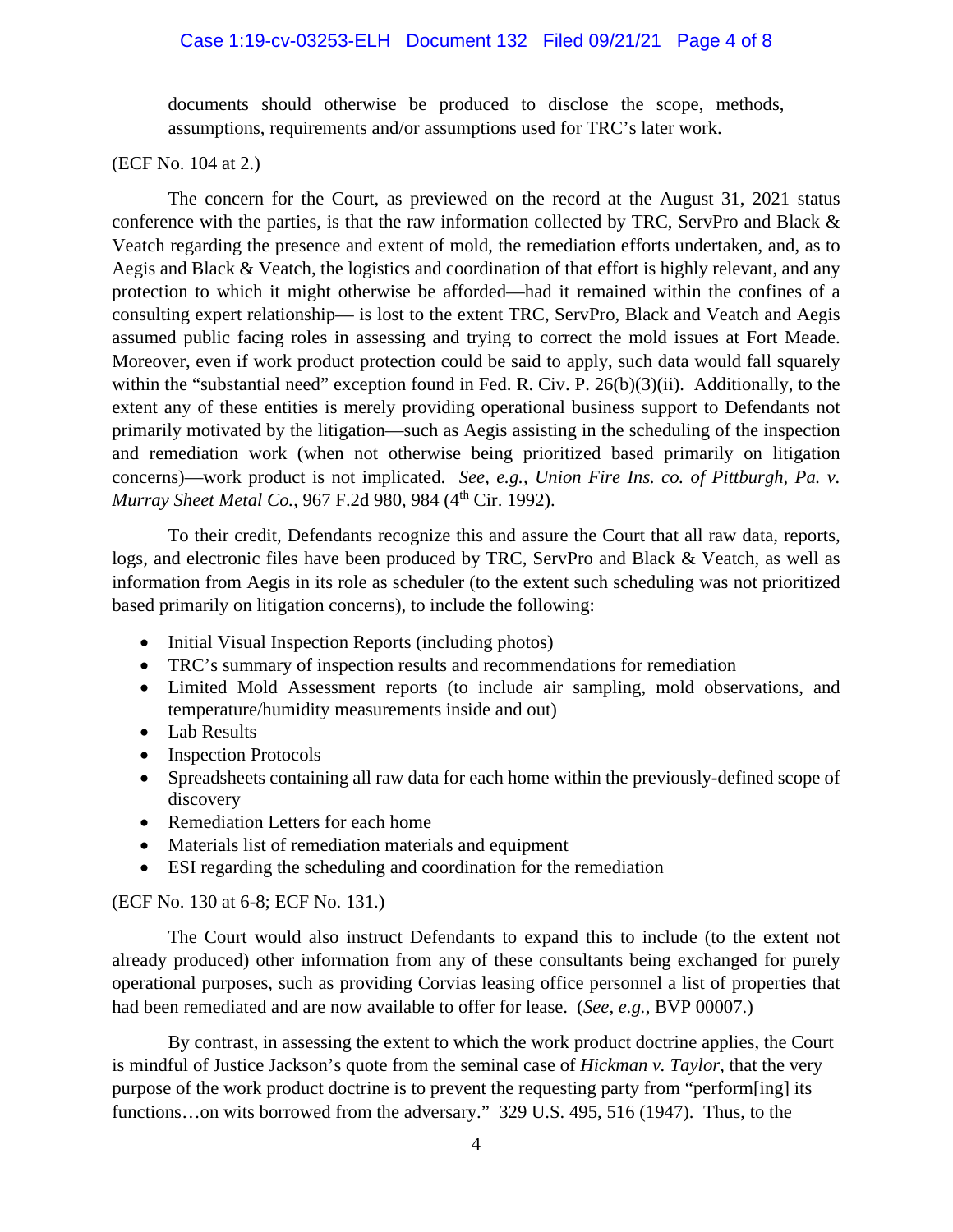# Case 1:19-cv-03253-ELH Document 132 Filed 09/21/21 Page 5 of 8

extent that Holland & Knight (or Defendants' in-house counsel), itself or through its litigation support consultant Aegis, requested subsets of the universe of information provided to Plaintiffs in discovery that it thought were particularly relevant in advising the client and preparing the defense, or made its own compilations of data otherwise provided to Plaintiffs in discovery, that decision-making is protected.

Further, to the extent TRC, ServPro and Black & Veatch provided opinions regarding such information to assist in advising the client or preparing the defense, such information is protected. Finally, to the extent communications constitute operational assistance, some of those communications *may be* protected if the primary motivation was based on strategic litigation considerations (e.g., communications about prioritizing a remediation for a homeowner judged by counsel to be particularly litigious).

Plaintiffs, of course, are free to use the information produced for their own litigation purposes, selecting whatever subset of data they think are helpful as they prepare their case. However, because Plaintiffs have already been provided with the data itself, Plaintiffs cannot satisfy either the "substantial need" or "undue hardship" standards of Fed. R. Civ. P. 26(b)(3)(ii) in trying to leverage Holland & Knight's work in analyzing that data to advise its client.

With that framework in mind, the Court turns its attention to the documents respectively selected by the parties for *in camera* review. Together with the guidance provided above, Defendants are instructed to use the Court's comments below in reviewing their privilege log and producing such documents as being outside the articulated protections.

# **a. Plaintiffs' Selections**

# i. *Clawback documents*

In light of the discussion above, the Court concludes as follows: Document 1 should largely escape clawback except for the "forwarding" portion if the Court is correct in its conclusion that such portion reflects TRC asking for guidance from Defendants and counsel as to how to proceed regarding lost air samples in its capacity as Holland & Knight's consulting expert. The remainder of the email, however, is not protected as it concerns communications between TRC employees and its testing lab regarding certain lost samples at a time when TRC was acting beyond simply its consulting expert capacity and assisting in coordinating the actual remediation efforts. If this portion has not been previously produced, it should not be clawed back.

Document 2 also escapes clawback as it concerns sending raw information to Defendants for inclusion in reporting at a time when ServPro had added its direct role in the remediation to its consulting role and appears to the Court as acting more in the former than the latter.

Documents 3 and 4 should be returned as they seem to concern the collection of data done on behalf of Holland and Knight so that it could advise Defendants. Document 3 references data being tracked by Aegis, acting as Holland & Knight's consultant. While the data itself is not protected (and, the Court assumes, has been produced), Aegis' decisions on how it will collect, report and use the data on behalf of Holland & Knight are protected. Document 4 also appears to the Court to be data being collected on behalf of Holland and Knight previous to the consulting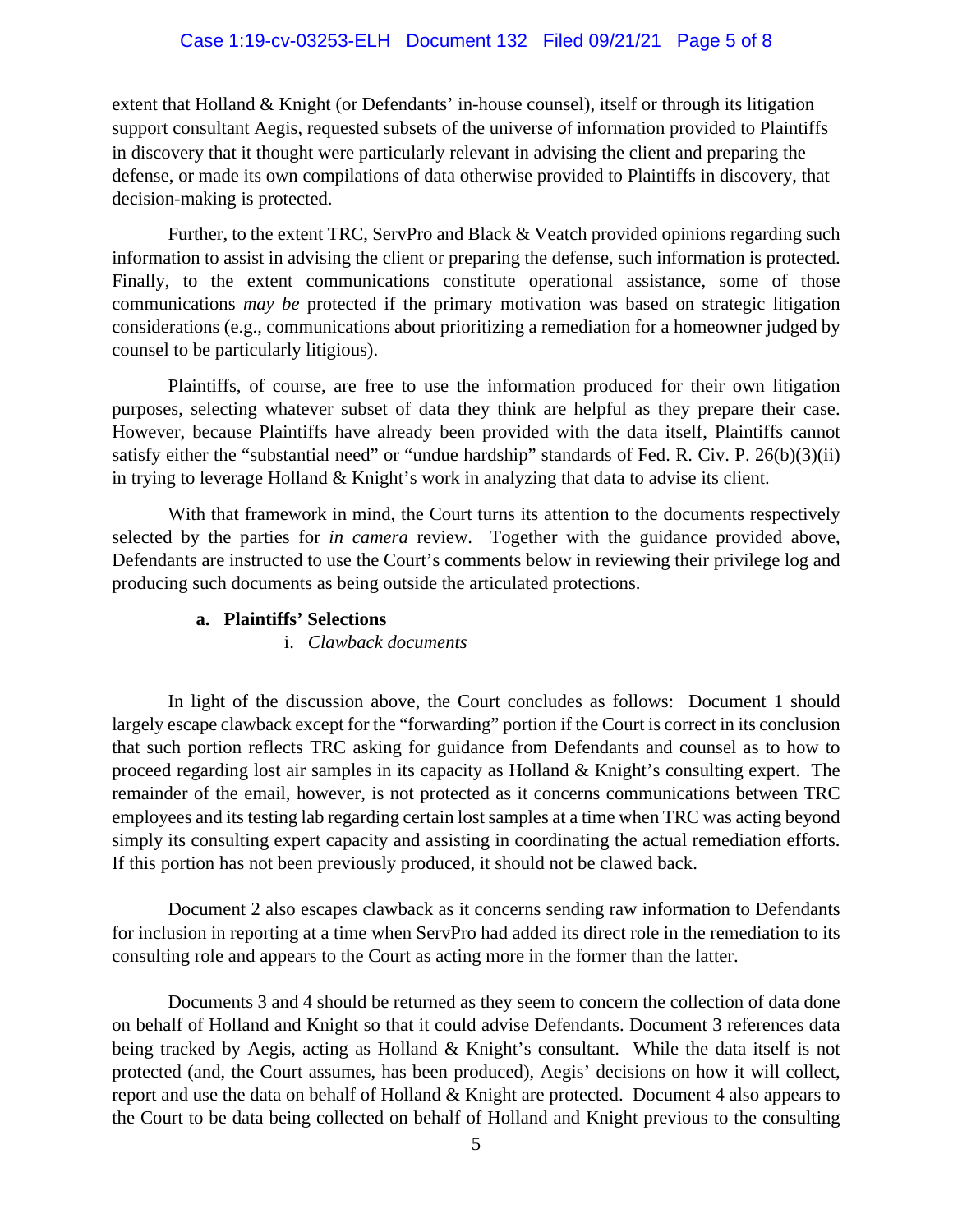### Case 1:19-cv-03253-ELH Document 132 Filed 09/21/21 Page 6 of 8

experts' significant expansion of its role in the actual remediation. Of course, the dates of the various inspections should already be available to Plaintiffs in other documents produced.

Finally, Document 5 should be produced as it is from August of 2019, well into the actual remediation and is between those performing and coordinating that work, rather than data being collected at the direction of Holland & Knight or Aegis.

### ii. *ServPro, TRC and Black and Veatch documents (Documents 6-20)*

As indicated in their correspondence dated September 15, 2021 (ECF No. 131), which was submitted after Plaintiffs prepared their list of documents review, Defendants should de-designate and produce any documents reflecting communications concerning Aegis' role in distribution of schedules to inspection and remediation vendors during the Spring and Summer of 2019. Additionally, as noted above, to the extent these consultants were simply providing operational information to Defendant Corvias for its normal business operations (except to the extent the information primarily related to a strategic litigation purpose directed by Holland & Knight), such documents are not protected. Collectively, these conclusions by the Court would appear to deny protection to SPP 4, SPP 26, SPP 31, SPP 35, SPP 58, BVP 7, BVP 12, BVP 56, BVP 61, BVP 106, and BVP 177.

As to the remainder, Plaintiffs argue that these documents are not protected because "whether or not counsel directed the work, whether or not counsel created a spreadsheet or other documents, and whether or not these communications reference that spreadsheet, if the communications or documents contain the results of the inspections and remediations, they are not privileged and should be produced, particularly as the spreadsheet was populated not by attorneys or the Aegis consultant, but rather by the 'independent' third-party vendors doing the inspections and performing the remediations." (ECF No. 129 at 4.) The Court disagrees. This gets to the very heart of the distinction the Court drew above. While it is true that the data itself is not protected and should be produced (as the Court assumes it has, given Defendants' representations), the particular subset of that data that Holland & Knight chooses to collect from this larger data universe to advise its client and formulate the defense, the format in which it chooses to maintain it and report it, or the conclusions it is seeking to draw from it, are all its work product when forwarded by its retained consultants, either directly or through Aegis. In that role, the retained consultants are not acting as third-party vendors doing the inspections and performing the remediations, but rather forwarding to Holland & Knight that part of the data deemed important by Holland & Knight. Stated otherwise, so long as the universe of data collected by these third-parties has been produced, documents that speak to the subset of that data being requested, communicated, reported, or used by Holland & Knight or its agent, Aegis, remain protected as work product.

### **b. Defendants' Selections**

After carefully reviewing Defendants' submission, the Court concludes that the privileges and protections claimed over the sampling of documents provided is justified unless Defendants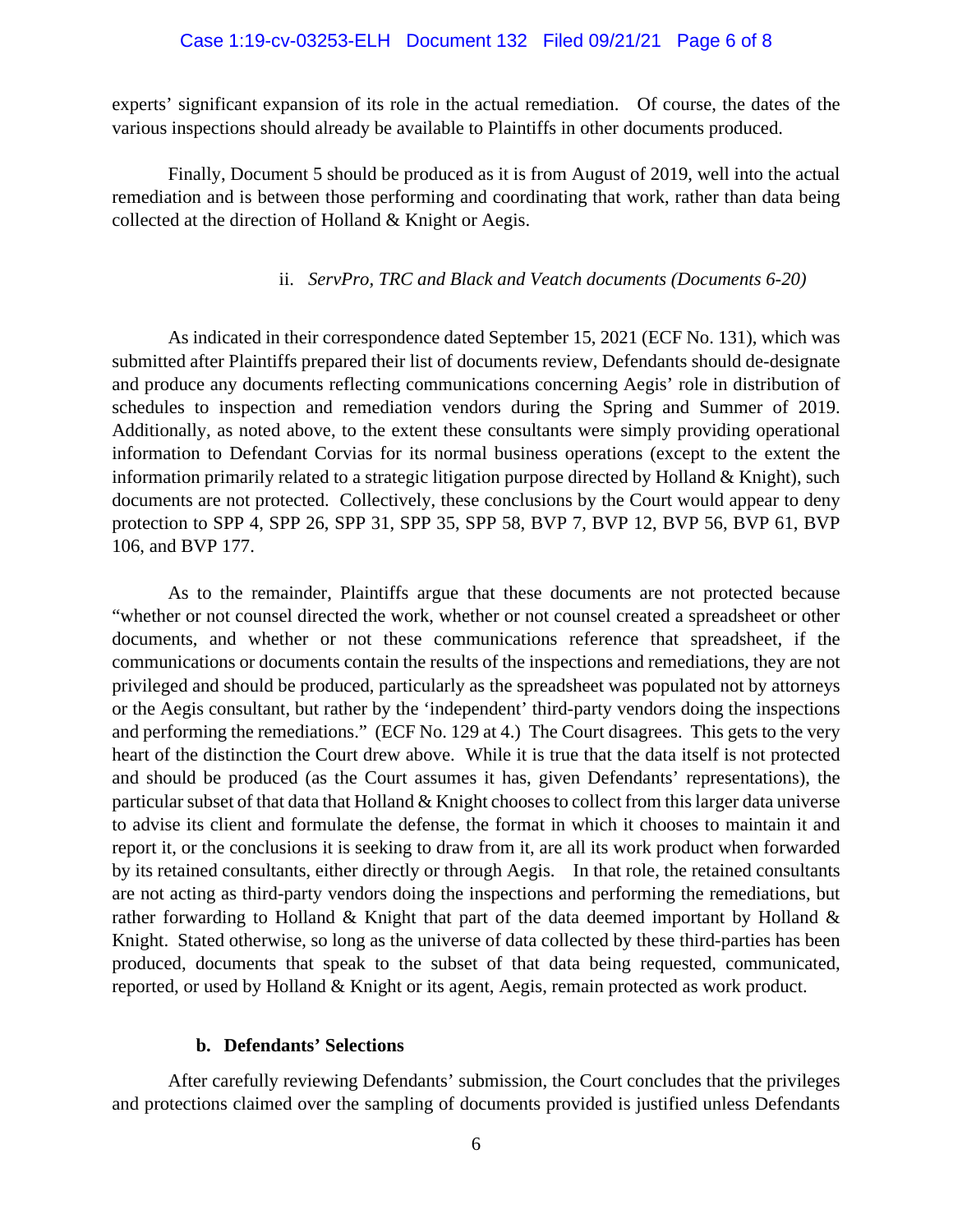determine that they should be produced in accordance with the guidance above. That does not appear to be the case based on the Court's review, but the Court will rely on Defendants' greater familiarity with the documents and their underlying circumstances to verify the Court's conclusion.

# **c. The Parties' Dispute Regarding Obligations Under the Agreed-to ESI Protocol**

The parties dispute the extent to which Defendants are required to prepare a privilege log for documents withheld for privilege based on Section V.B of their agreed-to ESI Protocol. Section V.B reads as follows:

*The following categories of documents do not need to be contained on a Producing Party's initial privilege log, unless good cause exists to require that a Party do so.*

- *1. Information generated after the date the initial complaint was filed in the above-captioned matter.*
- *2. Any communications exclusively between a Producing Party and its inside counsel, outside counsel, an agent of outside counsel other than the Party, and non-testifying experts in connection with the Litigation, or with respect to information protected by Fed. R. Civ. P. 26(b)(4), testifying experts in connection with the Litigation*
- *3. Any privileged materials or work product created by or specifically at the direction of a Party's outside counsel, and agent of outside counsel other than the Party, any nontestifying expert in connection with the Litigation, or with respect to information protected by Fed. R. Civ. P. 26(b)(4), testifying experts in connection with the Litigation.*

Plaintiffs argue that this provision only excuses the privilege log requirement for information generated after the lawsuit's initial filing date (November 12, 2019), and that Section V.B(2) and (3)'s delimiter "in connection with the Litigation" is further support for that position. (ECF No. 129 at 6-7.) Defendants respond that if interpreted as urged by Plaintiffs, V.B(2) and (3) become superfluous in light of V.B(1), which already establishes a comprehensive category for information generated after the lawsuit's initial filing, such that "in connection with the Litigation" must be read to expand the safe harbor contained in V.B(1). (ECF No. 130 at 9-10.)

The Court comes to a third conclusion. The Court agrees that Sections V.B(2) and (3)'s "in connection with the Litigation" language potentially expands the safe harbor to a period of time before the filing of the initial complaint if those provisions are to have meaning. However, the Court also agrees with Plaintiffs that such expanded period is not synonymous with the period when litigation was reasonably anticipated, which is so broad as to swallow the provision. Instead, the Court concludes that "in connection with *the Litigation*" refers to *this* lawsuit by these named Plaintiffs (or any one of them) or, in the case of the Class, a specifically articulated reference to *this* lawsuit which, theoretically, could have occurred before the November 12, 2019. That is, the safe harbor does not include privileged communications about *some* litigation or the potential for future litigation, but only to *this* Litigation.

By way of example only, if a lawyer for a named Plaintiff sent Defendants a draft of the Complaint in advance of filing, or specifically referenced to Defendants or in another public setting that a class action lawsuit was being prepared for filing against Defendants, privileged